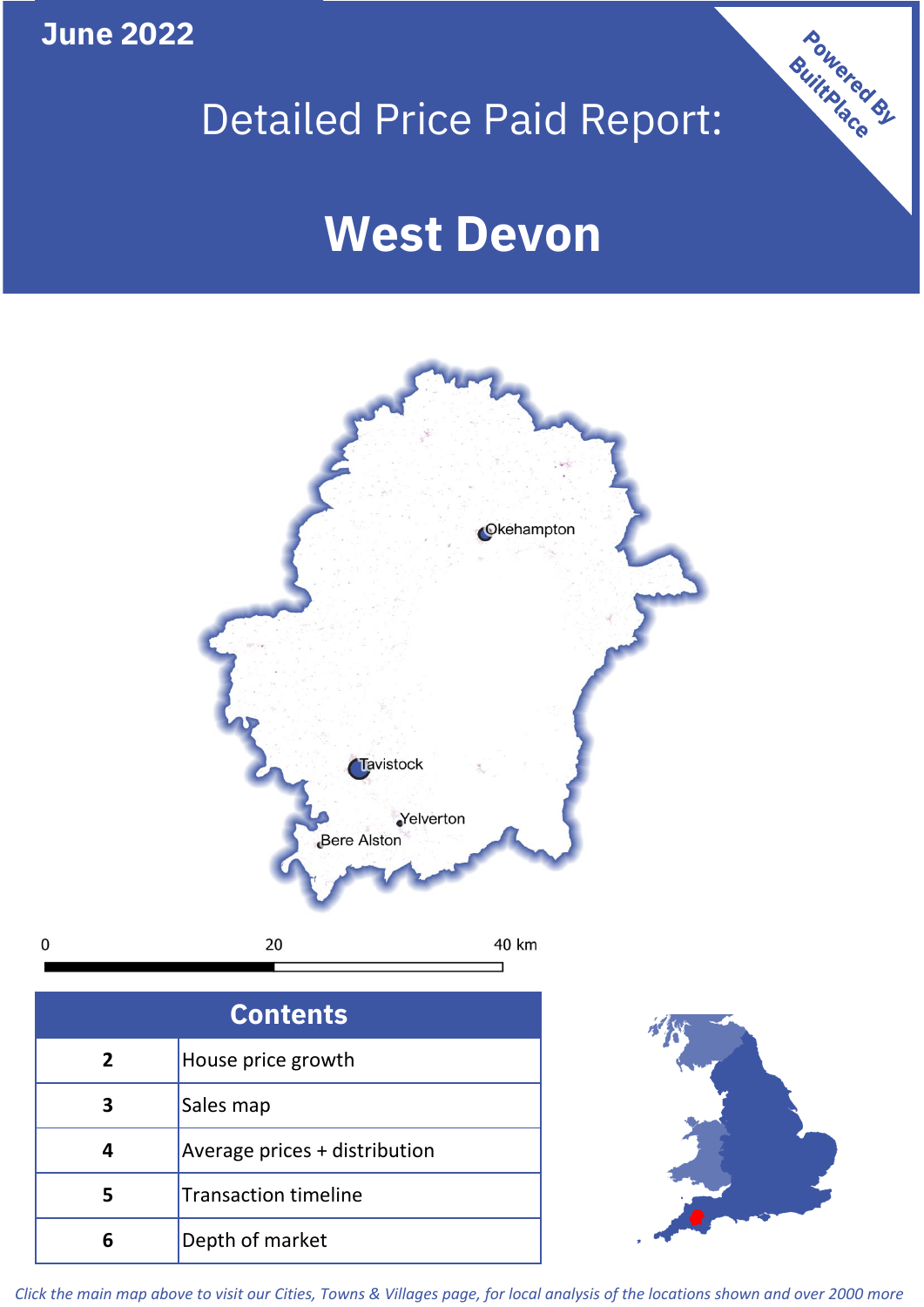# **Headline Data**

|                     | <b>Current level</b> | 3 month  | <b>Annual</b> | '5 vear | 10 year |
|---------------------|----------------------|----------|---------------|---------|---------|
| <b>House prices</b> | £288,604             | $-6.4%$  | 8.0%          | 28.1%   | 40.1%   |
| <b>Transactions</b> | 913                  | $-12.3%$ | 2.8%          | $-5.5%$ | 14.6%   |

# **House Price Growth (April 2022 data)**

#### *Annual Change in House Prices*



House prices in West Devon grew by 8.0% in the 12 months to April 2022 (based on 3-month smoothed data). By comparison national house prices grew by 10.7% and prices in the South West grew by 12.3% over the same period.

West Devon house prices are now 28.1% above their previous peak in 2007, compared to +49.0% for the South West and +52.9% across England.



#### *Year-To-Date Change in House Prices, December to April*

Local prices have fallen by 5.6% in 2022 so far, compared to growth of 2.9% over the same period last year.

#### *Source: OS OpenData; UK House Price Index (Contains HM Land Registry data © Crown copyright)*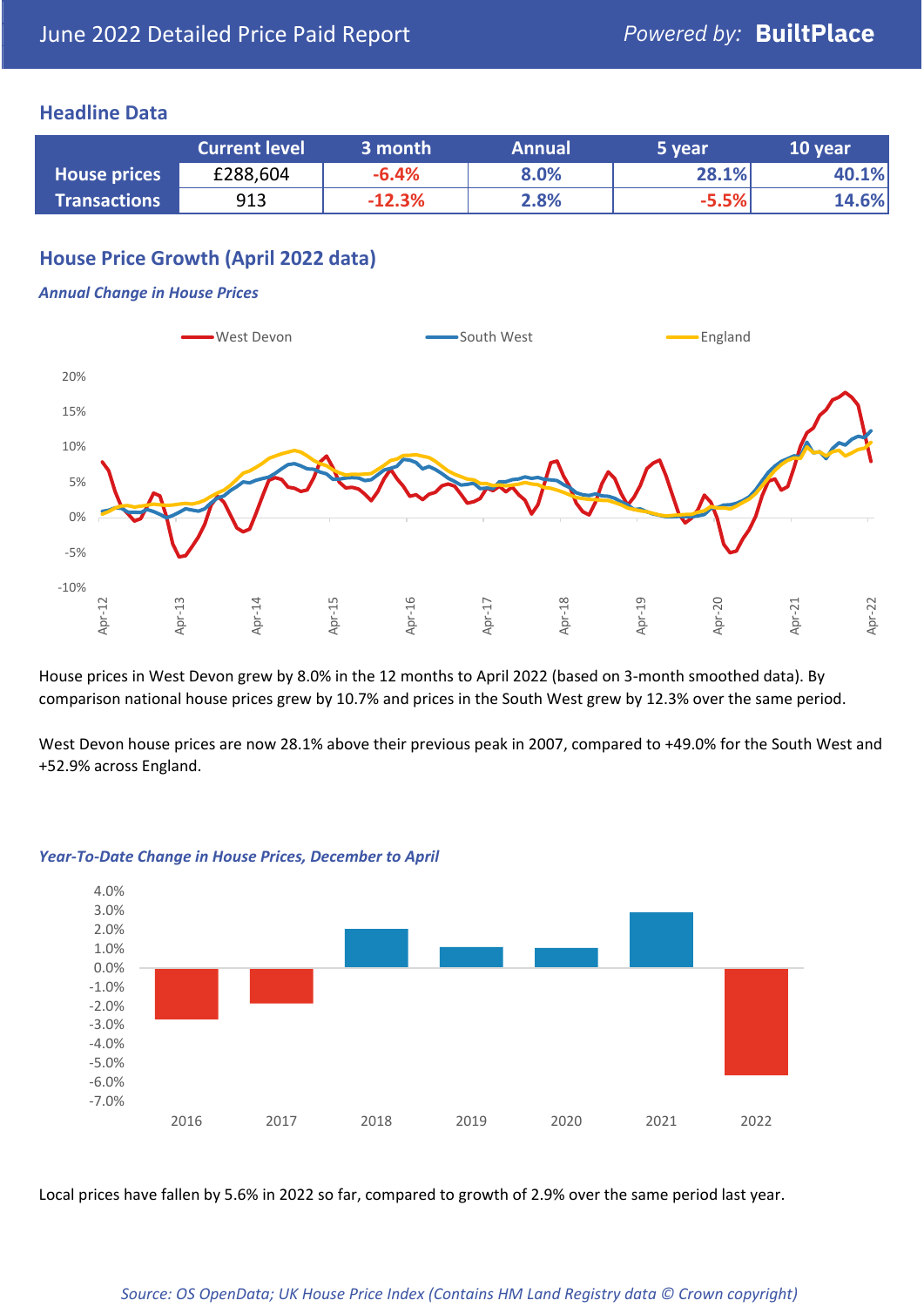# **House Price Map**

### *12 months to April 2022*



*Each point is one postcode, coloured by the average value relative to all sales in this local authority (price bands are LA-specific quintiles).*

# **Map Key**

| Min      | <b>Max</b> |                            |
|----------|------------|----------------------------|
| Up to    | £187,000   | 1st quintile / lowest 20%  |
| £187,000 | £239,000   | 2nd quintile               |
| £239,000 | £313,000   | 3rd quintile               |
| £313,000 | £419,000   | 4th quintile               |
| £419,000 | and over   | 5th quintile / highest 20% |

#### *Source: OS OpenData; UK House Price Index (Contains HM Land Registry data © Crown copyright)*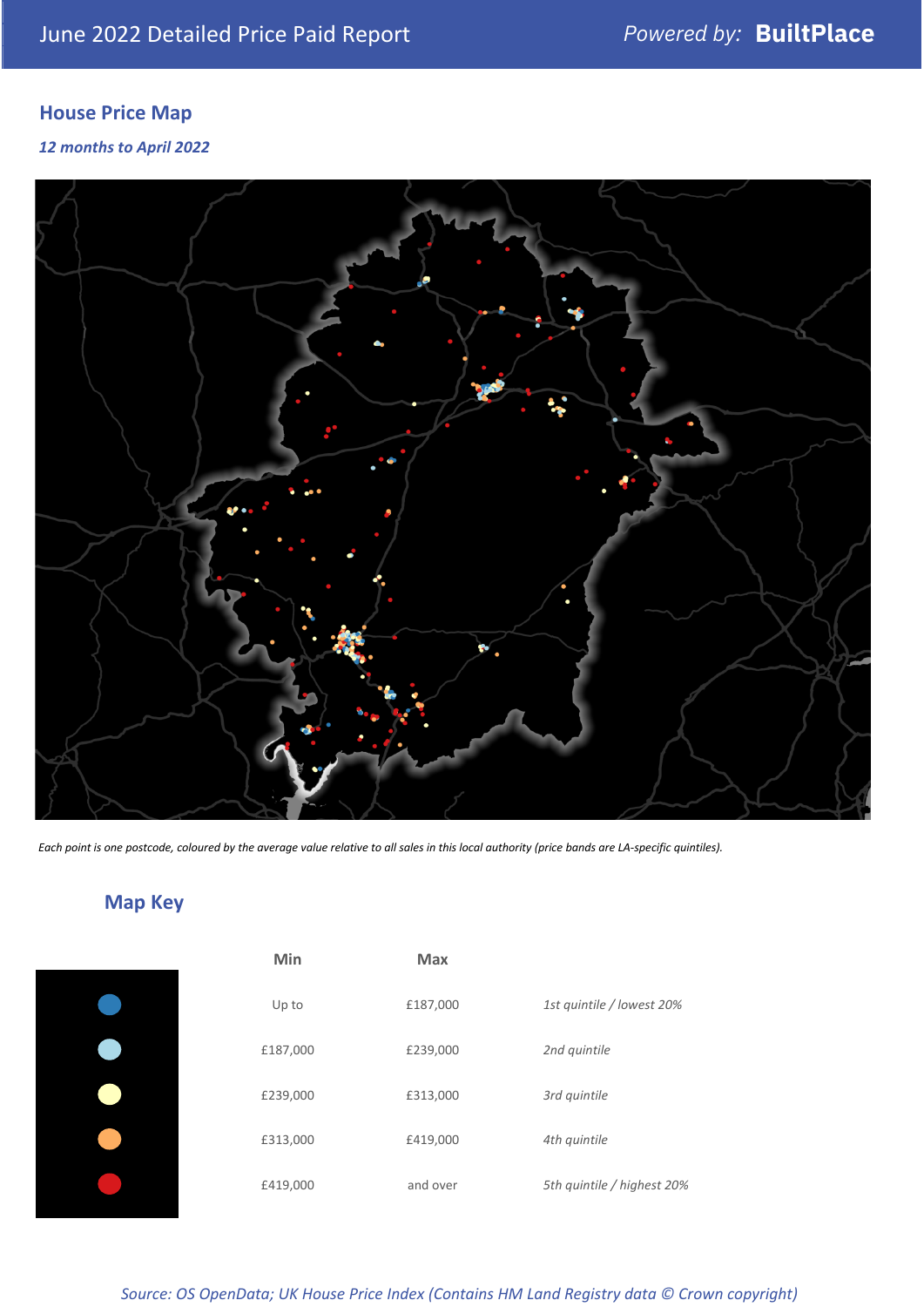# **Average House Price by Property Type**

## *12 months to April 2022*



|                 | <b>New</b>           | <b>Second hand</b> |  |
|-----------------|----------------------|--------------------|--|
| <b>Flat</b>     | £315,450             | £162,962           |  |
| <b>Terraced</b> | No recorded<br>sales | £239,094           |  |
| Semi-detached   | £250,000             | £285,073           |  |
| <b>Detached</b> | £476,246             | £476,529           |  |

# **House Price Distribution by Year**

*All properties, by price band and calendar year (2020 = year to date)*

|                    | 1997 | 2002 | 2007 | 2012 | 2017 | 2019 | 2020 |
|--------------------|------|------|------|------|------|------|------|
| <b>Under £100k</b> | 78%  | 32%  | 3%   | 6%   | 2%   | 1%   | 2%   |
| £100-200k          | 20%  | 48%  | 43%  | 47%  | 45%  | 23%  | 23%  |
| E200-300k          | 2%   | 12%  | 30%  | 26%  | 27%  | 31%  | 27%  |
| £300-400k          | 0%   | 5%   | 12%  | 10%  | 12%  | 21%  | 22%  |
| £400-500k          | 0%   | 2%   | 7%   | 5%   | 8%   | 10%  | 13%  |
| <b>£500k-1m</b>    | 0%   | 1%   | 5%   | 5%   | 6%   | 12%  | 13%  |
| £1-2m              | 0%   | 0%   | 0%   | 0%   | 0%   | 1%   | 0%   |
| <b>Over £2m</b>    | 0%   | 0%   | 0%   | 0%   | 0%   | 0%   | 1%   |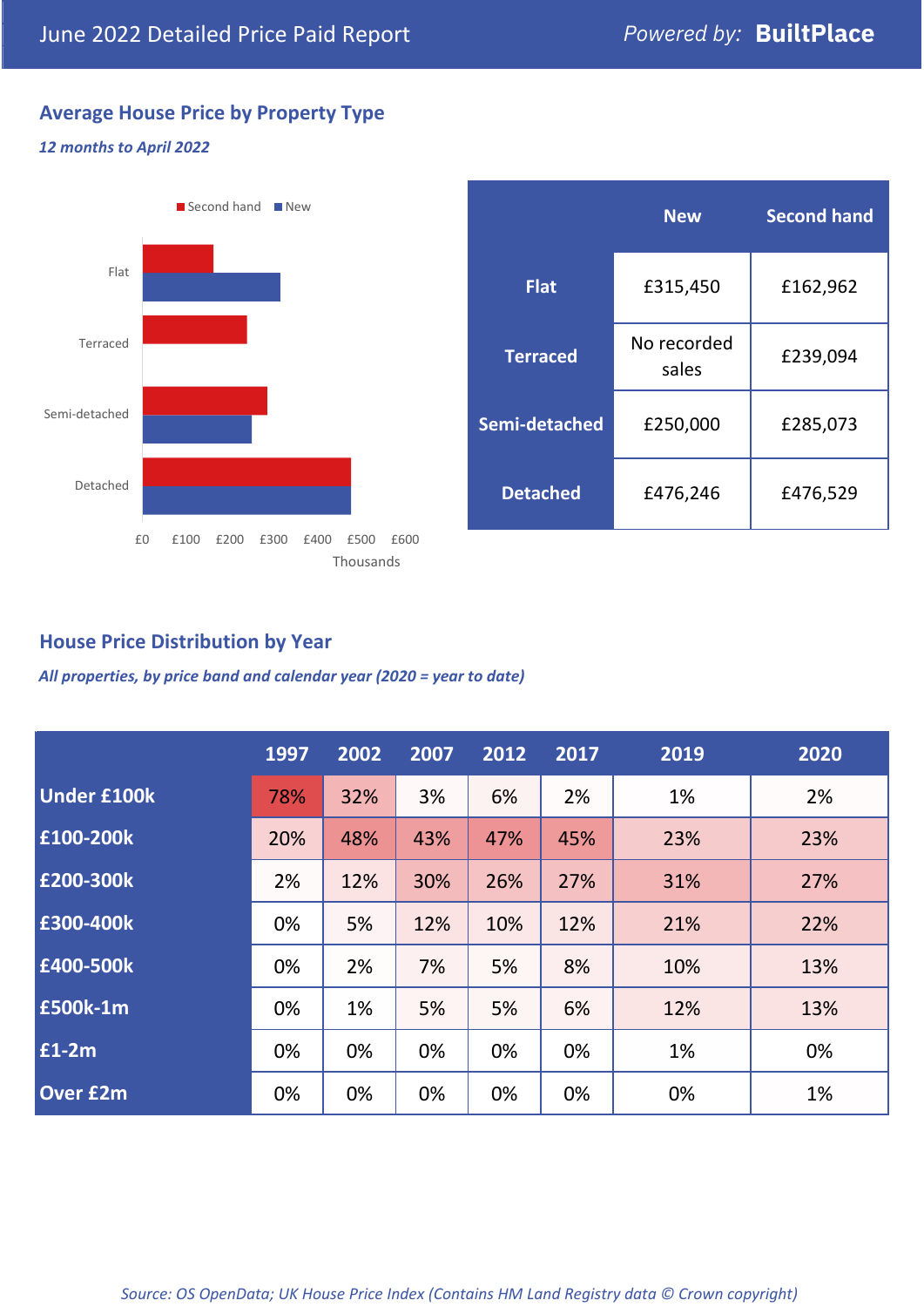# **Transactions (February 2022 data)**

*Annual Transactions, Indexed (2001-05 average = 100)*



There were 913 transactions in West Devon during the 12 months to February 2022. This is 79% of the average from 2001-05 and suggests activity is below pre-downturn levels.

Transactions in West Devon have fallen by 9.7% since 2014, compared to changes of -8.3% for South West and -7.7% for England.



#### *Cash and New Build Sales as % of Total, by Year*

*Note: The data on this page EXCLUDES transactions identified as transfers under a power of sale/repossessions, buy-to-lets (where they can be identified by a mortgage), and transfers to non-private individuals - i.e. it comprises only Land Registry 'A' data.*